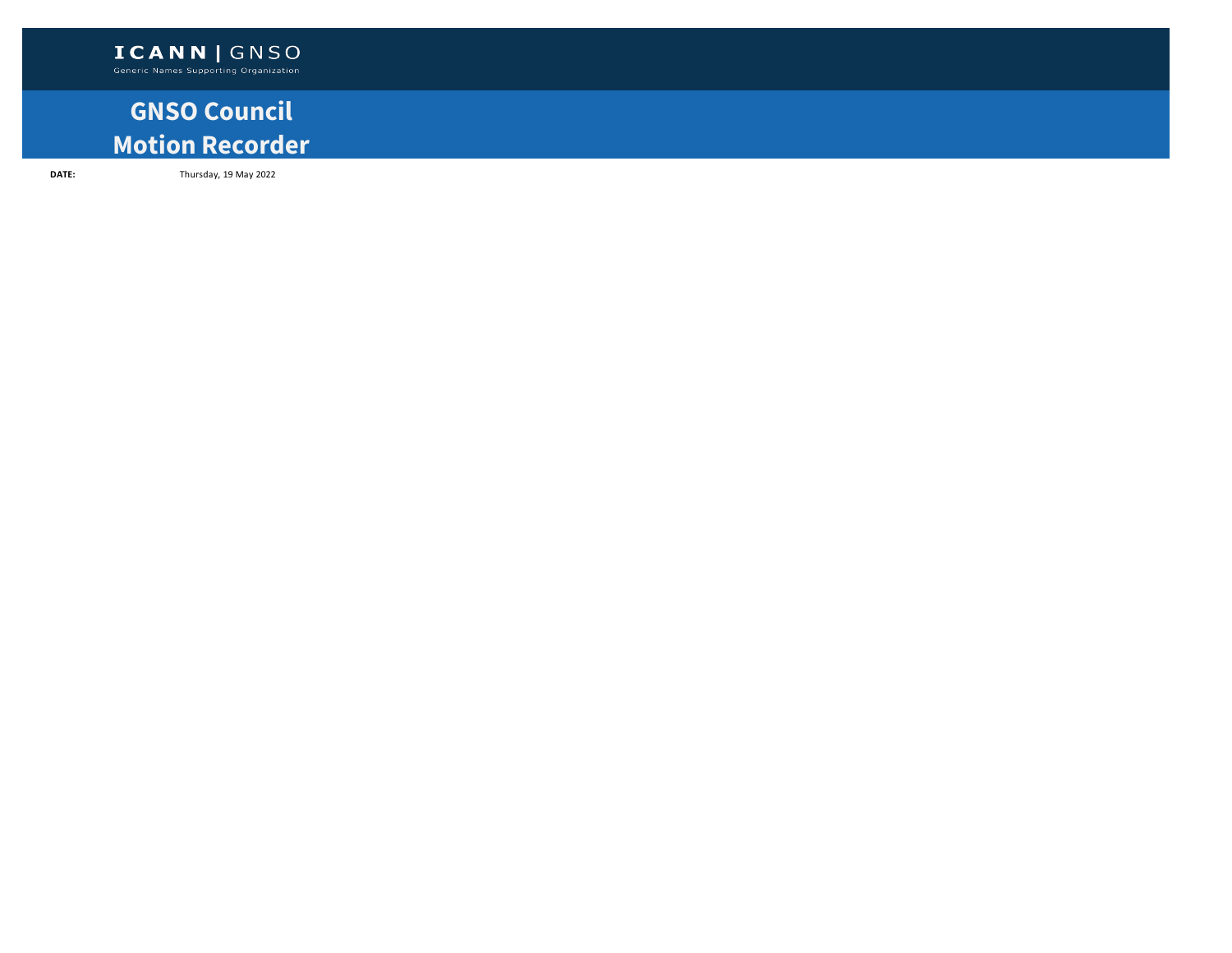|  | Title of Motion: Adopt Revised Charter for the GNSO Standing Selection Committee Following the SSC Charter Review |
|--|-------------------------------------------------------------------------------------------------------------------|
|--|-------------------------------------------------------------------------------------------------------------------|

|                             | vacome |             | <b>AILUS</b>            |       |            |    |                   |        |                                    | .aw 1 DI -w anni 30000 - - 1/3 110111 00111                                                                            |  |
|-----------------------------|--------|-------------|-------------------------|-------|------------|----|-------------------|--------|------------------------------------|------------------------------------------------------------------------------------------------------------------------|--|
|                             |        |             |                         |       |            |    | <b>Vote Count</b> |        |                                    | Initiate PDP Within Scope - >2/3 from one                                                                              |  |
| <b>GNSO Council Members</b> |        | House       | S-Group                 | Order | <b>Yes</b> | No | Abstain           | Absent | Comment/Proxy/Alternate/Reason     | Initiate PDP Not Within Scope - >=2/3 from both                                                                        |  |
| Desiree Milosevic           |        | <b>CPH</b>  | <b>NCA</b>              |       |            |    |                   |        |                                    | Initiate PDP Not Within Scope - $\geq$ =3/4 from one AND >1/2 from one                                                 |  |
| Antonia Chu                 |        | <b>CPH</b>  | RrSG                    |       |            |    |                   |        |                                    | Approve PDP Team Charter for PDP Within Scope - >1/3 from both                                                         |  |
| Theo Geurts                 |        | <b>CPH</b>  | RrSG                    |       |            |    |                   |        | Apologies, proxy to Greg Dibiase   | Approve PDP Team Charter for PDP Within Scope - > 2/3 from one                                                         |  |
| Greg DiBiase                |        | <b>CPH</b>  | RrSG                    |       |            |    |                   |        |                                    | Approve PDP Team Charter for PDP Not Within Scope - >=2/3 from both                                                    |  |
| Maxim Alzoba                |        | <b>CPH</b>  | RySG                    |       |            |    |                   |        |                                    | Approve PDP Team Charter for PDP Not Within Scope - >=3/4 from one AND >1/2 from one                                   |  |
| Kurt Pritz                  |        | <b>CPH</b>  | RySG                    |       |            |    |                   |        |                                    | Amendment to an Approved PDP Team Charter - >1/2 from Both                                                             |  |
| Sebastien Ducos             |        | <b>CPH</b>  | RySG                    |       |            |    |                   |        |                                    | Terminate a PDP - $>=$ 2/3 from both                                                                                   |  |
| Paul McGrady                |        | <b>NCPH</b> | <b>NCA</b>              |       |            |    |                   |        |                                    | Terminate a PDP - $>=$ 3/4 from one AND $>1/2$ from one                                                                |  |
| Marie Pattullo (BC)         |        | <b>NCPH</b> | CSG                     |       |            |    |                   |        |                                    | Approve PDP Recommendation Without GNSO Super Majority - >1/2 from Both                                                |  |
| Mark Datysgeld (BC)         |        | <b>NCPH</b> | $\overline{\text{CSG}}$ | 10    |            |    |                   |        |                                    | Approve PDP Recommendation With GNSO Super Majority - >=2/3 from both                                                  |  |
| Flip Petillion (IPC)        |        | <b>NCPH</b> | CSG                     | 11    |            |    |                   |        |                                    | Approve PDP Recommendation With GNSO Super Majority - >=3/4 from one AND >1/2 from one                                 |  |
| John McElwaine (IPC)        |        | <b>NCPH</b> | $\overline{\text{CSG}}$ | 12    |            |    |                   |        |                                    | Approve PDP Recommendation Imposing New Obligations on Certain Contracting Parties - >=2/3 from both                   |  |
| Thomas Rickert (ISPCP)      |        | <b>NCPH</b> | CSG                     | 13    |            |    |                   |        | Apologies, proxy to Paul McGrady   | Approve PDP Recommendation Imposing New Obligations on Certain Contracting Parties - >=3/4 from one AND >1/2 from one  |  |
| Philippe Fouquart (ISPCP)   |        | <b>NCPH</b> | CSG                     | 14    |            |    |                   |        | Apologies, proxy to Mark Datysgeld | Modify or Amend an Approved PDP Recommendation - >=2/3 from both                                                       |  |
| Wisdom Donkor               |        | <b>NCPH</b> | <b>NCSG</b>             | 15    |            |    |                   |        |                                    | Modify or Amend an Approved PDP Recommendation - >=3/4 from one AND >1/2 from one                                      |  |
| Stephanie Perrin            |        | <b>NCPH</b> | <b>NCSG</b>             | 16    |            |    |                   |        | Apologies, proxy to Manju Chen     | 2 Initiate an Expedited PDP - >=2/3 from both                                                                          |  |
| Manju Chen                  |        | <b>NCPH</b> | <b>NCSG</b>             | 17    |            |    |                   |        |                                    | 2 Initiate an Expedited PDP - >=3/4 from one AND >1/2 from one                                                         |  |
| Juan Manuel Rojas           |        | <b>NCPH</b> | <b>NCSG</b>             | 18    |            |    |                   |        |                                    | 3 Approve EPDP Charter - >=2/3 from both                                                                               |  |
| Farell Folly                |        | <b>NCPH</b> | <b>NCSG</b>             | 19    |            |    |                   |        |                                    | 3 Approve EPDP Charter - >=3/4 from one AND >1/2 from one                                                              |  |
| Tomslin Samme-Nlar          |        | <b>NCPH</b> | <b>NCSG</b>             | 20    |            |    |                   |        |                                    | 4 Approve EPDP Recommendations - >=2/3 from both                                                                       |  |
|                             |        |             |                         |       |            |    |                   |        |                                    | 4 Approve EPDP Recommendations - >=3/4 from one AND >1/2 from one                                                      |  |
|                             |        | Percent     | <b>CkSum Total</b>      |       |            |    |                   |        |                                    | Approve EPDP Recommendations Imposing New Obligations on Certain Contracting Parties - >=2/3 from both                 |  |
| <b>CPH</b> Total            |        | 100,00%     |                         |       |            |    |                   |        |                                    | Approve EPDP Recommendations Imposing New Obligations on Certain Contracting Parties ->=3/4 from one AND >1/2 from one |  |
| <b>NCPH</b> Total           |        | 100,00%     | 13                      |       | 13         |    |                   |        |                                    | Initiate GNSO Guidance Process - >1/3 from both                                                                        |  |

| Maker & Second of Motion: Tomslin Samme Nlar & Sebastien Ducos |                    |                                       |                         |                 |                |                   |              |                                    | <b>Motion Type Threshold Rules</b>                                                                                      | Logic          |
|----------------------------------------------------------------|--------------------|---------------------------------------|-------------------------|-----------------|----------------|-------------------|--------------|------------------------------------|-------------------------------------------------------------------------------------------------------------------------|----------------|
| Motion / Action Type: All Other (Default)                      |                    |                                       |                         |                 |                |                   |              |                                    | Create Issue Report - >1/4 from both                                                                                    | $\overline{0}$ |
| Motion Date: 19-May-2022                                       |                    |                                       |                         |                 |                |                   |              |                                    | Create Issue Report - >1/2 from one                                                                                     | $\overline{0}$ |
| Outcome:                                                       |                    | <b>PASS</b>                           |                         |                 |                |                   |              |                                    | Initiate PDP Within Scope - >1/3 from both                                                                              | $\overline{0}$ |
|                                                                |                    |                                       |                         |                 |                | <b>Vote Count</b> |              |                                    | Initiate PDP Within Scope - >2/3 from one                                                                               | $\overline{0}$ |
| <b>GNSO Council Members</b>                                    | House              | S-Group                               | Order                   | <b>Yes</b>      | $\mathbf{N}$ o | Abstain           | Absent       | Comment/Proxy/Alternate/Reason     | Initiate PDP Not Within Scope - >=2/3 from both                                                                         | $\overline{0}$ |
| Desiree Milosevic                                              | <b>CPH</b>         | $_{\mathrm{NCA}}$                     | $\mathbf{1}$            |                 |                |                   |              |                                    | Initiate PDP Not Within Scope - >=3/4 from one AND >1/2 from one                                                        | $\overline{0}$ |
| Antonia Chu                                                    | CPH                | RrSG                                  | $\overline{2}$          |                 |                |                   |              |                                    | Approve PDP Team Charter for PDP Within Scope - >1/3 from both                                                          | $\overline{0}$ |
| Theo Geurts                                                    | CPH                | RrSG                                  | $\overline{\mathbf{3}}$ |                 |                |                   |              | Apologies, proxy to Greg Dibiase   | Approve PDP Team Charter for PDP Within Scope - >2/3 from one                                                           | $\overline{0}$ |
| Greg DiBiase                                                   | CPH                | RrSG                                  | $\sqrt{4}$              |                 |                |                   |              |                                    | Approve PDP Team Charter for PDP Not Within Scope - >=2/3 from both                                                     | $\overline{0}$ |
| Maxim Alzoba                                                   | <b>CPH</b>         | <b>RySG</b>                           | 5                       |                 |                |                   |              |                                    | Approve PDP Team Charter for PDP Not Within Scope - >=3/4 from one AND >1/2 from one                                    | $\overline{0}$ |
| Kurt Pritz                                                     | <b>CPH</b>         | RySG                                  | 6                       |                 |                |                   |              |                                    | Amendment to an Approved PDP Team Charter - >1/2 from Both                                                              | $\overline{0}$ |
| <b>Sebastien Ducos</b>                                         | CPH                | <b>RySG</b>                           |                         |                 |                |                   |              |                                    | Terminate a PDP - >=2/3 from both                                                                                       | $\overline{0}$ |
| Paul McGrady                                                   | <b>NCPH</b>        | <b>NCA</b>                            | $\boldsymbol{8}$        |                 |                |                   |              |                                    | Terminate a PDP - $\geq$ =3/4 from one AND $\geq$ 1/2 from one                                                          | $\overline{0}$ |
| Marie Pattullo (BC)                                            | <b>NCPH</b>        | CSG                                   | 9                       |                 |                |                   |              |                                    | Approve PDP Recommendation Without GNSO Super Majority - >1/2 from Both                                                 | $\overline{0}$ |
| Mark Datysgeld (BC)                                            | <b>NCPH</b>        | CSG                                   | 10                      |                 |                |                   |              |                                    | Approve PDP Recommendation With GNSO Super Majority - >=2/3 from both                                                   | $\overline{0}$ |
| Flip Petillion (IPC)                                           | <b>NCPH</b>        | CSG                                   | $11\,$                  |                 |                |                   |              |                                    | Approve PDP Recommendation With GNSO Super Majority - >=3/4 from one AND >1/2 from one                                  | $\overline{0}$ |
| John McElwaine (IPC)                                           | <b>NCPH</b>        | CSG                                   | 12                      |                 |                |                   |              |                                    | Approve PDP Recommendation Imposing New Obligations on Certain Contracting Parties - >=2/3 from both                    | $\overline{0}$ |
| Thomas Rickert (ISPCP)                                         | <b>NCPH</b>        | CSG                                   | 13                      |                 |                |                   |              | Apologies, proxy to Paul McGrady   | Approve PDP Recommendation Imposing New Obligations on Certain Contracting Parties - >=3/4 from one AND >1/2 from one   | $\overline{0}$ |
| Philippe Fouquart (ISPCP)                                      | <b>NCPH</b>        | CSG                                   | 14                      |                 |                |                   |              | Apologies, proxy to Mark Datysgeld | Modify or Amend an Approved PDP Recommendation - >=2/3 from both                                                        | $\overline{0}$ |
| Wisdom Donkor                                                  | <b>NCPH</b>        | <b>NCSG</b>                           | 15                      |                 |                |                   |              |                                    | Modify or Amend an Approved PDP Recommendation - >=3/4 from one AND >1/2 from one                                       | $\overline{0}$ |
| Stephanie Perrin                                               | <b>NCPH</b>        | <b>NCSG</b>                           | 16                      |                 |                |                   |              | Apologies, proxy to Manju Chen     | Initiate an Expedited PDP - >=2/3 from both                                                                             | $\overline{0}$ |
| Manju Chen                                                     | <b>NCPH</b>        | <b>NCSG</b>                           | 17                      |                 |                |                   |              |                                    | Initiate an Expedited PDP - >=3/4 from one AND >1/2 from one                                                            | $\overline{0}$ |
| Juan Manuel Rojas                                              | <b>NCPH</b>        | <b>NCSG</b>                           | 18                      |                 |                |                   |              |                                    | Approve EPDP Charter - >=2/3 from both                                                                                  | $\overline{0}$ |
| Farell Folly                                                   | <b>NCPH</b>        | <b>NCSG</b>                           | 19                      |                 |                |                   |              |                                    | Approve EPDP Charter - >=3/4 from one AND >1/2 from one                                                                 | $\overline{0}$ |
| Tomslin Samme-Nlar                                             | <b>NCPH</b>        | <b>NCSG</b>                           | 20                      |                 |                |                   |              |                                    | Approve EPDP Recommendations - >=2/3 from both                                                                          | $\overline{0}$ |
|                                                                |                    |                                       |                         |                 |                |                   |              |                                    | Approve EPDP Recommendations - >=3/4 from one AND >1/2 from one                                                         | $\overline{0}$ |
|                                                                |                    |                                       |                         |                 |                |                   |              |                                    | Approve EPDP Recommendations Imposing New Obligations on Certain Contracting Parties - >=2/3 from both                  | $\Omega$       |
| <b>CPH Total</b>                                               | Percent<br>100,00% | <b>CkSum Total</b><br>$7\phantom{.0}$ |                         | $7\phantom{.0}$ |                | $\pmb{0}$         | $\pmb{0}$    |                                    | Approve EPDP Recommendations Imposing New Obligations on Certain Contracting Parties - >=3/4 from one AND >1/2 from one | $\overline{0}$ |
| <b>NCPH Total</b>                                              | 100,00%            | 13                                    |                         | 13              |                | $\mathbf{0}$      | $\mathbf{0}$ |                                    | Initiate GNSO Guidance Process - >1/3 from both                                                                         | $\overline{0}$ |
|                                                                |                    |                                       |                         |                 |                |                   |              |                                    | Initiate GNSO Guidance Process - >2/3 from one                                                                          | $\overline{0}$ |
|                                                                |                    |                                       |                         |                 |                |                   |              |                                    | Reject Initiation of GGP Requested by the ICANN Board - >=2/3 from both                                                 | $\overline{0}$ |
|                                                                |                    |                                       |                         |                 |                |                   |              |                                    | Reject Initiation of GGP Requested by the ICANN Board - >=3/4 from one AND >1/2 from one                                | $\overline{0}$ |
|                                                                |                    |                                       |                         |                 |                |                   |              |                                    | Approve GGP Recommendations - >=2/3 from both                                                                           | $\overline{0}$ |
|                                                                |                    |                                       |                         |                 |                |                   |              |                                    | Approve GGP Recommendations - >=3/4 from one AND >1/2 from one                                                          | $\overline{0}$ |
|                                                                |                    |                                       |                         |                 |                |                   |              |                                    | Amendment of PTI Articles of Incorporation - >=2/3 from both                                                            | $\overline{0}$ |
|                                                                |                    |                                       |                         |                 |                |                   |              |                                    | Amendment of PTI Articles of Incorporation - >=3/4 from one AND >1/2 from one                                           | $\overline{0}$ |
|                                                                |                    |                                       |                         |                 |                |                   |              |                                    | GNSO Council Inspection Request - >1/4 from both                                                                        | $\overline{0}$ |
|                                                                |                    |                                       |                         |                 |                |                   |              |                                    | GNSO Council Inspection Request - >1/2 from one                                                                         | $\overline{0}$ |
|                                                                |                    |                                       |                         |                 |                |                   |              |                                    | GNSO Council Inspection Remedy - >1/4 from both                                                                         | $\overline{0}$ |
|                                                                |                    |                                       |                         |                 |                |                   |              |                                    | GNSO Council Inspection Remedy - >1/2 from one                                                                          | $\overline{0}$ |
|                                                                |                    |                                       |                         |                 |                |                   |              |                                    | 2 Amendments to Fundamental Bylaws and Article Amendments - >=2/3 from both                                             | $\overline{0}$ |
|                                                                |                    |                                       |                         |                 |                |                   |              |                                    | 22 Amendments to Fundamental Bylaws and Article Amendments - >=3/4 from one AND >1/2 from one                           | $\overline{0}$ |
|                                                                |                    |                                       |                         |                 |                |                   |              |                                    | 23 Approval of a Nominating Committee Director Removal Petition - >=2/3 from both                                       | $\overline{0}$ |
|                                                                |                    |                                       |                         |                 |                |                   |              |                                    | Approval of a Nominating Committee Director Removal Petition - >=3/4 from one AND >1/2 from one                         | $\overline{0}$ |
|                                                                |                    |                                       |                         |                 |                |                   |              |                                    | 24 Approval of a Nominating Committee Director Removal Supported Petition - >=2/3 from both                             | $\overline{0}$ |
|                                                                |                    |                                       |                         |                 |                |                   |              |                                    | Approval of a Nominating Committee Director Removal Supported Petition - >=3/4 from one AND >1/2 from one               | $\overline{0}$ |
|                                                                |                    |                                       |                         |                 |                |                   |              |                                    | Approval of a petition to remove a director holding seat 13 - >=3/4 of the CPH                                          | $\overline{0}$ |
|                                                                |                    |                                       |                         |                 |                |                   |              |                                    | Approval of a petition to remove a director holding seat 14 - >=3/4 of the NCPH                                         | $\overline{0}$ |
|                                                                |                    |                                       |                         |                 |                |                   |              |                                    | Approval of a petition notice to remove a director holding seat 13 ->=3/4 of the CPH                                    | $\overline{0}$ |
|                                                                |                    |                                       |                         |                 |                |                   |              |                                    | Approval of a petition notice to remove a director holding seat 14 - >=3/4 of the NCPH                                  | $\overline{0}$ |
|                                                                |                    |                                       |                         |                 |                |                   |              |                                    | 27 Approval of a Board Recall Petition - >=2/3 from both                                                                | $\overline{0}$ |
|                                                                |                    |                                       |                         |                 |                |                   |              |                                    | Approval of a Board Recall Petition - >=3/4 from one AND >1/2 from one                                                  | $\overline{0}$ |
|                                                                |                    |                                       |                         |                 |                |                   |              |                                    | Approval of a Board Recall Supported Petition - >=2/3 from both                                                         | $\overline{0}$ |
|                                                                |                    |                                       |                         |                 |                |                   |              |                                    |                                                                                                                         | $\overline{0}$ |
|                                                                |                    |                                       |                         |                 |                |                   |              |                                    | 8 Approval of a Board Recall Supported Petition - >=3/4 from one AND >1/2 from one                                      |                |